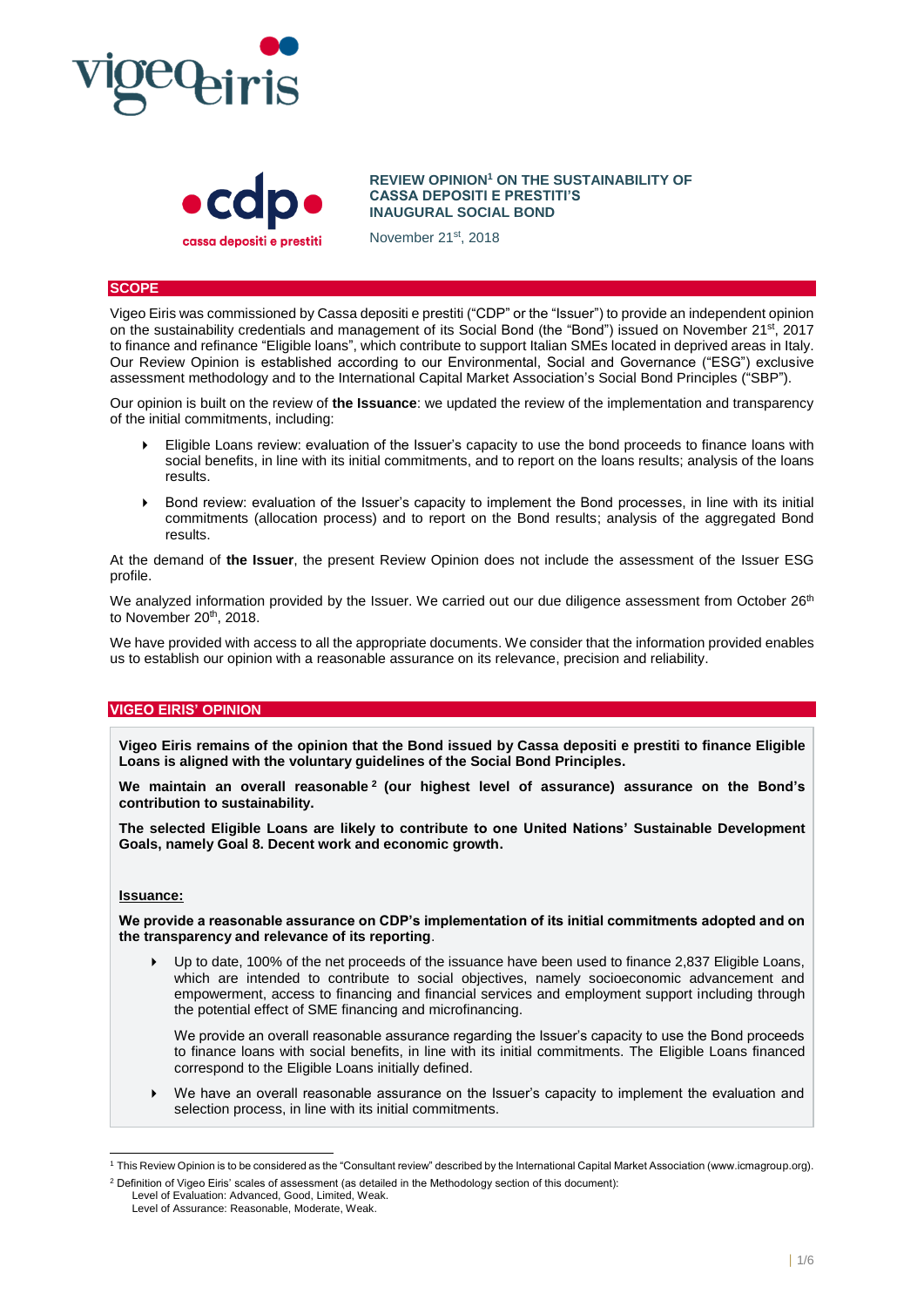

In 2017, we recommended to include in the future agreements with the Italian Banking Association related to the Liquidity Platform some ESG criteria the SMEs shall fulfil to benefit of CDP's funds. Such recommendation will be verified after the Liquidity Platform renegotiation.

- We have an overall reasonable assurance on the Issuer's capacity to manage the Bond's proceeds as per its initial commitments.
- The reporting framework appears relevant for all the indicators.

We provide an overall reasonable assurance on the Issuer's capacity to report on fund allocation and on social benefits, in line with its commitments.

We consider that the Loans results in terms of social outcomes are good overall.

## **ISSUANCE**

## Use of proceeds

**Up to date, 100% of the net proceeds of the issuance have been used to finance 2,837 Eligible Loans, which are intended to contribute to social objectives, namely socioeconomic advancement and empowerment, access to financing and financial services and employment support including through the potential effect of SME financing and microfinancing.** 

**We provide an overall reasonable assurance regarding the Issuer's capacity to use the Bond proceeds to finance loans with social benefits, in line with its initial commitments. The Eligible Loans financed correspond to the Eligible Loans initially defined.**

Up to date, the net proceeds of the Bond have been used to finance 2,837 enterprises headquartered in 14 Italian regions, representing 100% of proceeds planned to be invested. CDP provides liquidity to SMEs based on specific agreements with the Italian Banking Association (ABI) that facilitate SMEs access to credit through the banking system.

- Approximately 53% of the financed SMEs are small companies, with between 10 and 49 employees.
- 56% of the proceeds were allocated to SMEs located in areas impacted by natural disasters, 44% to SMEs active in Italian regions with a level of GDP lower than the national average.

In addition, we consider that the selected Eligible Loans are likely to contribute to one United Nations' Sustainable Development Goals, namely Goal 8. Decent work and economic growth:



The UN SDG 8 consists in promoting inclusive and sustainable economic growth, employment and decent work for all, with one target (#8.3) on the encouragement of the formalization and growth of micro-, small- and medium-sized enterprises, including through access to financial services.

By financing and refinancing the selected Eligible Loans, the Issuer is contributing to the UN SDG 8, with regards to the above-mentioned target.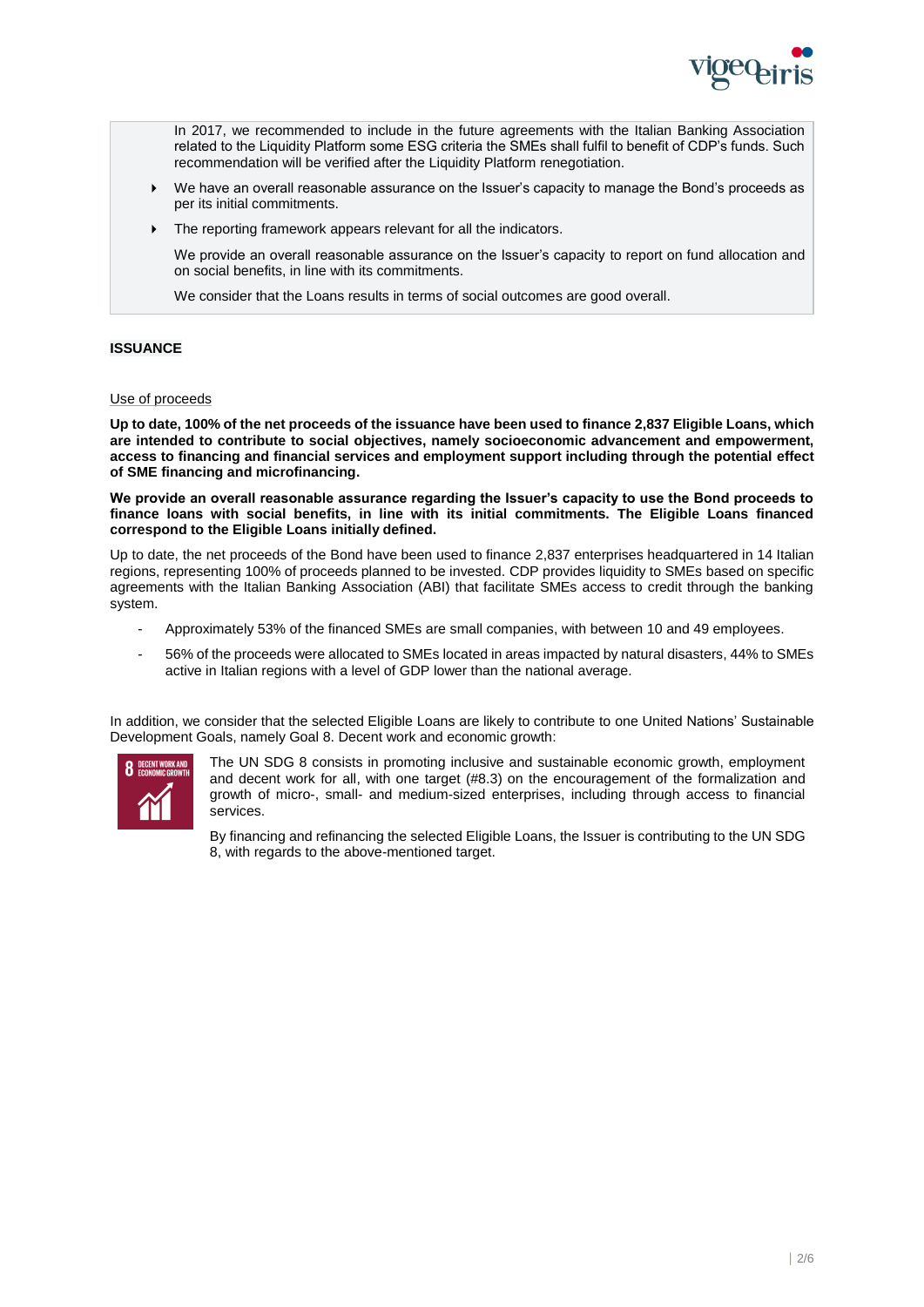

### Process for loans evaluation and selection

#### **We have an overall reasonable assurance on the Issuer's capacity to implement the evaluation and selection process, in line with its initial commitments.**

The evaluation and selection process of the Eligible Loans appears to be efficiently implemented, based on internal expertise including an *ad hoc* Social Bond Working Group composed by representatives from several functions across the organization:

The Social Bond Working Group has met regularly in 2017/2018 to oversee the Social Bond framework implementation and evolution.

The selected Eligible Loans meet all the Eligibility Criteria. The loans have been selected among new/existing loans exclusively devoted to working capital and new investments for enterprises:

- that are a Small-Medium Enterprise (SME), with less than 250 employees;
- that are in Deprived Areas, that means:
	- Italian regions with a level of GDP (gross domestic product at market prices per inhabitant) lower than the national average (reference data from Istat statistical data, annual edition); and/or
	- areas within Italy which have been affected by natural disasters;
- that are not operating in any business sector listed in the Exclusionary Criteria (tobacco, mining of nonferrous metal ores, uranium and enriched thorium, armament, explosives, alcohol, gambling and betting), as described in the Framework, available on CDP's website at: [https://en.cdp.it/investors/cdp](https://en.cdp.it/investors/cdp-bonds/green-social-and-sustainability-bonds/year-2017/social-bond.kl)[bonds/green-social-and-sustainability-bonds/year-2017/social-bond.kl.](https://en.cdp.it/investors/cdp-bonds/green-social-and-sustainability-bonds/year-2017/social-bond.kl)

In our initial Second Party Opinion (dated November 2017), we recommended to include in the future agreements with the Italian Banking Association related to the Liquidity Platform some ESG criteria the SMEs shall fulfil to benefit of CDP's funds, in line with international standards. Such recommendation will be verified after the Liquidity Platform renegotiation.

#### Management of proceeds

#### **We have an overall reasonable assurance on the Issuer's capacity to manage the Bond's proceeds as per its initial commitments.**

The net proceeds and unallocated funds of the Bond have been managed within CDP liquidity portfolio, in a current account held with the Italian State Treasury. Unallocated funds have been invested in accordance with CDP's risk rules in money market activity.

Under the supervision of the Social Bond Working Group, the "Loan Portfolio Management" Area has ensured the allocation of proceeds and it has run the annual review of SME loans funded through the Liquidity Platforms, identifying loans that meet the eligibility criteria and allocating the Bond proceeds from the treasury to these loans.

No loan divestment has been observed within the year under review and 100% of proceeds have been allocated.

Neither cases of early loan repayments, nor loans maturing before the maturity of the bond, nor beneficiaries failing to respect Eligibility criteria, have been brought to our attention.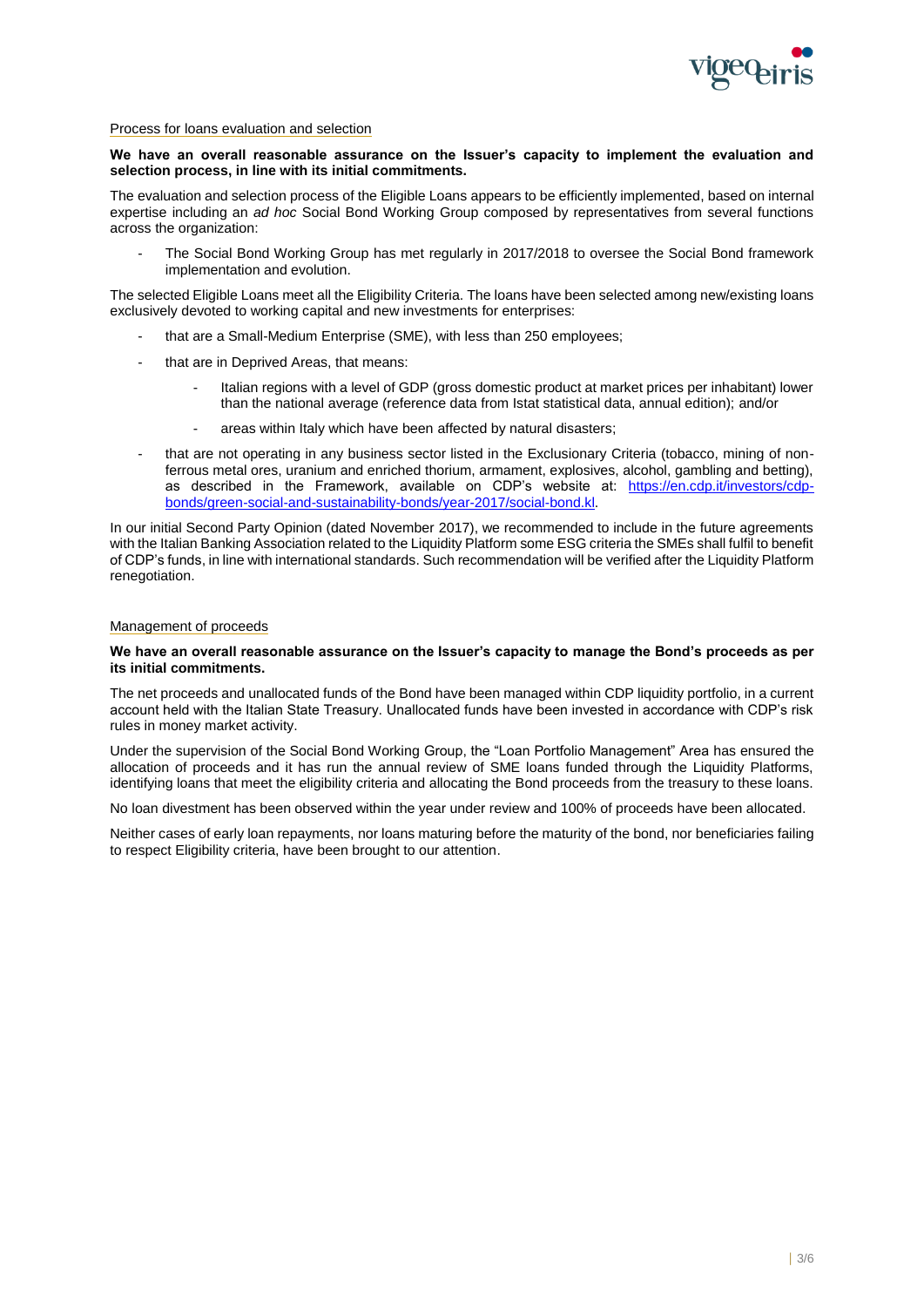

# Monitoring & Reporting

#### **The reporting framework appears relevant for all the indicators.**

**We provide an overall reasonable assurance on the Issuer's capacity to report on fund allocation and social benefits, in line with its initial commitments.**

The indicators on fund allocation are well reported.

We provide a reasonable level of assurance on the Issuer's capacity to report on fund allocation.

The indicators on social benefits are well reported: The Issuer has disclosed the number of SMEs financed and an estimation of the number of employees in the financed SMEs, in line with its initial commitments.

We provide a reasonable level of assurance one the Issuer's capacity to report on the social benefits of the selected Eligible Loans.

- Calculation methodologies and assumptions used have defined and made publicly available.

## **We consider that the Loans results in terms of social outcomes are good overall.**

- Based on disclosed information (17.592 estimated jobs created or retained), we consider that the Loans results in terms of socioeconomic advancement and empowerment, access to financing and financial services and employment support including through the potential effect of SME financing and microfinancing is good.
- In terms of ESG performance, due to the lack of reporting, we consider the level of ESG performance is weak for all loans. In our initial Second Party Opinion, we recommended to reinforce the data collection of indicators useful to assess the impacts generated. Such recommendation will be verified after the Liquidity Platform renegotiation.

#### *Summary table:*

| Level of assurance on the <i>Issuer's capacity</i> to             |                           |                           |                                                      |
|-------------------------------------------------------------------|---------------------------|---------------------------|------------------------------------------------------|
| Use the Bond proceeds<br>to finance loans with<br>social benefits | Report on fund allocation | Report on social outcomes | Loans impacts results in<br>terms of social benefits |
| Reasonable                                                        | Reasonable                | Reasonable                | Good                                                 |

Milan, November 21st, 2018

**Laurie Chesné** Senior Sustainability Consultant Head of Sustainability Bond Services

**Federico Pezzolato** Senior Sustainability Consultant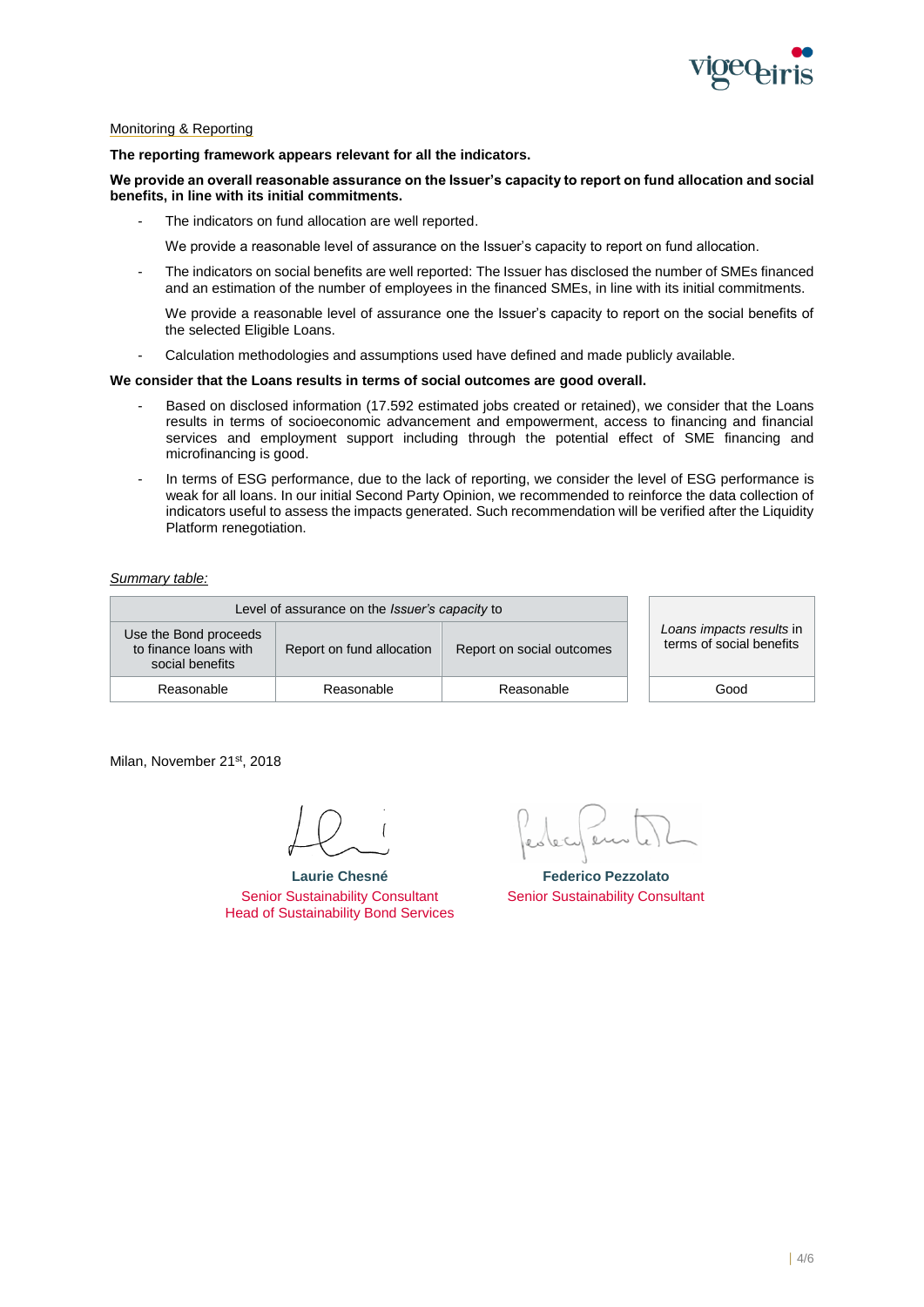# **METHODOLOGY**

Information gathered from these sources will be considered as long as they are public, documented and traceable. Vigeo Eiris has reviewed documents of the Issuer (CDP Social Bond Report, Loans Portfolio).

Our research and rating procedures are subject to internal quality control at three levels (analysts, heads of cluster sectors, and internal review by the audit department for second party opinions) complemented by a final review and validation by the Direction of Methods. A right of complaint and recourse is guaranteed to all companies under our review, including three levels: first, the team linked to the company, then the Direction of Methods, and finally Vigeo Eiris' Scientific Council. All collaborators are signatories of Vigeo Eiris' Code of Ethics.

*The Eligible Loans have been evaluated by Vigeo Eiris according to the Social Bond Principles and our methodology based on international standards and sector guidelines applying in terms of ESG management and assessment.*

#### Eligible Loans review

The analysis of the conformance with initial commitments covers both the eligibility criteria, based on the definition of Eligible Loans categories (use of proceeds requirements), and the selection criteria, based on the ESG commitments defined.

The analysis of the existence and completeness of reporting, according to initial commitments defined at loan level, based on the three following components:

- Fund allocation, reporting on the use of proceeds, considered as a primary component and mandatory to achieve reasonable level of assurance at Loan level
- Social benefits, reporting on output and impact indicators, considered as a primary component and mandatory to achieve reasonable level of assurance at Loan level
- ESG management, reporting on additional qualitative and quantitative indicators, considered as a best-practice effort and less optional to achieve reasonable level of assurance at Loan level

#### Bond review

The analysis of the implementation of Bond processes covers both

- The evaluation and selection process, i.e. evaluation of the coherence and efficiency of the implemented process, and exhaustiveness of the ESG issues covered
- The allocation process, based on the definition of the rules for management of proceeds

The analysis of the existence and completeness of reporting, according to initial commitments defined at Bond level, based on the three following components:

- Fund allocation, reporting on the aggregated use of proceeds, considered as a primary component and mandatory to achieve reasonable level of assurance at Bond level
- Social benefits, reporting on aggregated output and impact indicators, considered as a primary component and mandatory to achieve reasonable level of assurance at Bond level
- ESG management, reporting on transversal additional indicators, considered as a best-practice effort and less optional to achieve reasonable level of assurance at Bond level

#### Reporting

The analysis of the relevance of reporting indicators covers the three reporting components, i.e. fund allocation, social benefits and ESG management, evaluated the relevance of these indicators according to three principles (transparency, exhaustiveness and effectiveness), and the reporting conditions, i.e. format, visibility, data collection, etc.

The evaluation of Loans results is conducted at Bond level, including aggregated reporting, based on both social benefits, considered as essential to achieve robust performance, and ESG management, considered as a best-practice effort and less optional to achieve robust performance.

- Scale for level of relevance: not relevant, partially relevant, relevant
- Scale for assessment of performance: weak, limited, robust, advanced.
- Scale for assessment of level of assurance: weak, moderate, reasonable

# **VIGEO EIRIS' ASSESSMENT SCALES**

| Performance evaluation |                                                                                                                                                                                                                                        |  | Level of assurance |  |
|------------------------|----------------------------------------------------------------------------------------------------------------------------------------------------------------------------------------------------------------------------------------|--|--------------------|--|
| Advanced               | Advanced commitment; strong evidence of command over<br>the issues dedicated to achieving the objective of social<br>responsibility. Reasonable level of risk management and<br>using innovative methods to anticipate emerging risks. |  | Reasonable         |  |
| Good                   | Convincing commitment; significant and consistent<br>evidence of command over the issues. Reasonable level<br>of risk management.                                                                                                      |  | Moderate           |  |
| Limited                | Commitment to the objective of social responsibility has<br>been initiated or partially achieved; fragmentary evidence<br>of command over the issues. Limited to weak level of risk<br>management.                                     |  | Weak               |  |
| Weak                   | Commitment to social responsibility is non-tangible; no<br>evidence of command over the issues. Level of insurance<br>of risk management is weak to very weak.                                                                         |  |                    |  |

| Level of assurance |                                                                                                                            |  |  |  |
|--------------------|----------------------------------------------------------------------------------------------------------------------------|--|--|--|
| Reasonable         | Able to convincingly conform to the<br>prescribed principles and objectives of the<br>evaluation framework                 |  |  |  |
| Moderate           | Compatibility or partial convergence with<br>the prescribed principles and objectives of<br>the evaluation framework       |  |  |  |
| Weak               | Lack or unawareness of, or incompatibility<br>with the prescribed principles and<br>objectives of the evaluation framework |  |  |  |